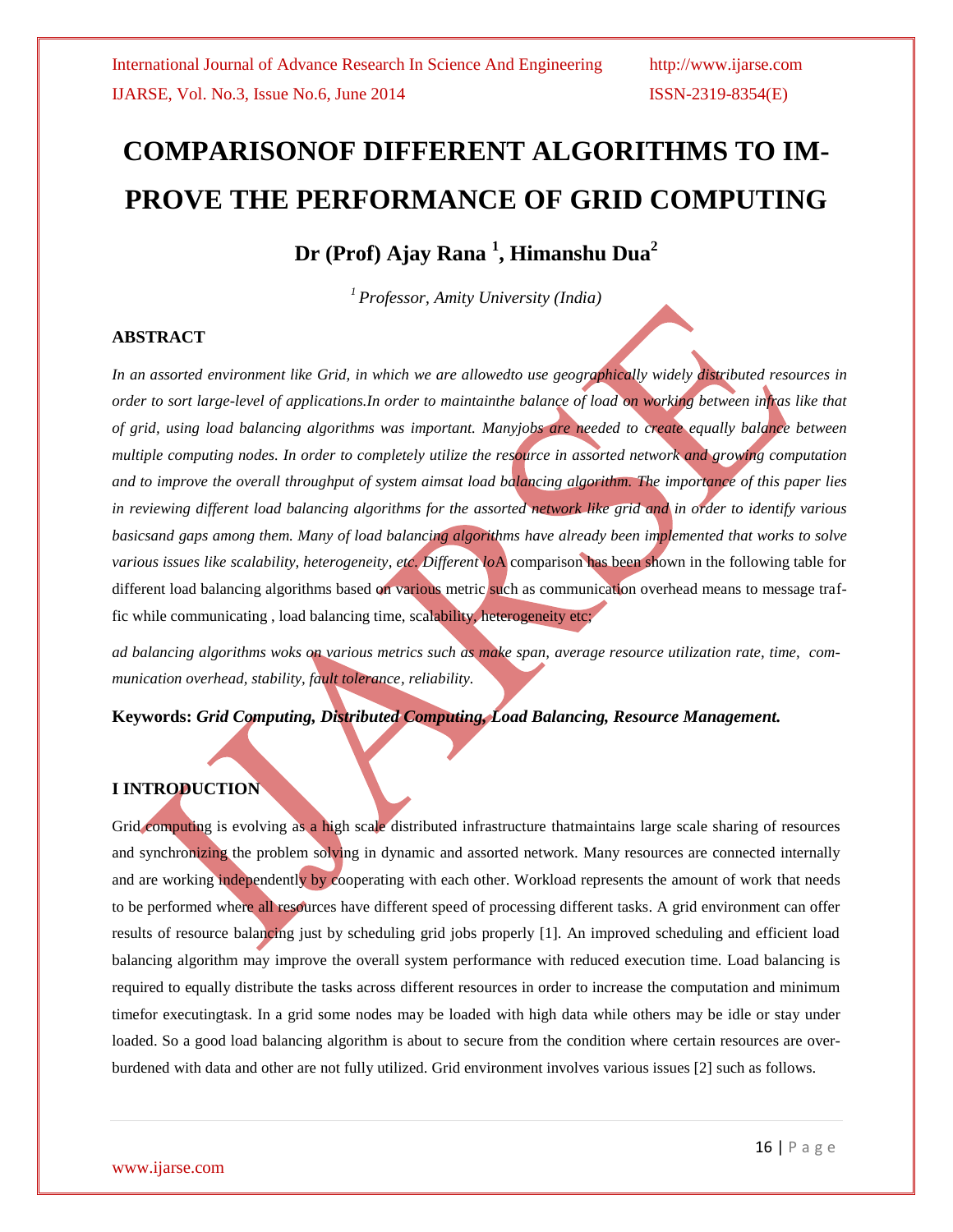- **Heterogeneity:** Heterogeneity refers to the use of various technologies and managerial policies that exists in both of computational and network resources.
- **Autonomy:** Autonomy refers to autonomous because the organizations that share Grid resources, a site are considered as an autonomous computational entity.
- **Scalability:** Problems that are involved when a grid grows from few of resources to multi-millions.
- **Dynamicity:** Resource failure is possible it occur due to certain hardware of software problems or connection disturbances. So as to adopt a heterogeneous behavior to deal with such circumstances is necessary.
- **Resource balancing:** Balancing the workload on millions of resources itself a challenge. Proper distribution and proper migration policies needs to be implemented.
- **Reliability and Management:** To keep the data's reliability form there are other issues involved that are to be handled.



A load balancing algorithm is used to fully utilizing the unused resources, and has the possibility of majorly increasing the Efficiency of resources usability, in order to enhance the performance and speed of system with no time wastage [3]. They are also important for the purpose of fulfilling the periodic computational needs and sharing of computational results.

### **II RELATED WORK**

Many load balancing algorithms have been proposed in this field. It is hard to achieve load balancing in grid systems as compared to that in traditional distributed computing environment dueto various issues and its dynamic nature. Many ways presented rely on centralized structure. All of them suffered from significant deficiencies, such as scalability issues. Static and dynamic load balancing techniques are mostly used for allocation of tasks in grid environment [6]. Several works have been done on dynamic load balancing approach. A load balancing model on tree re-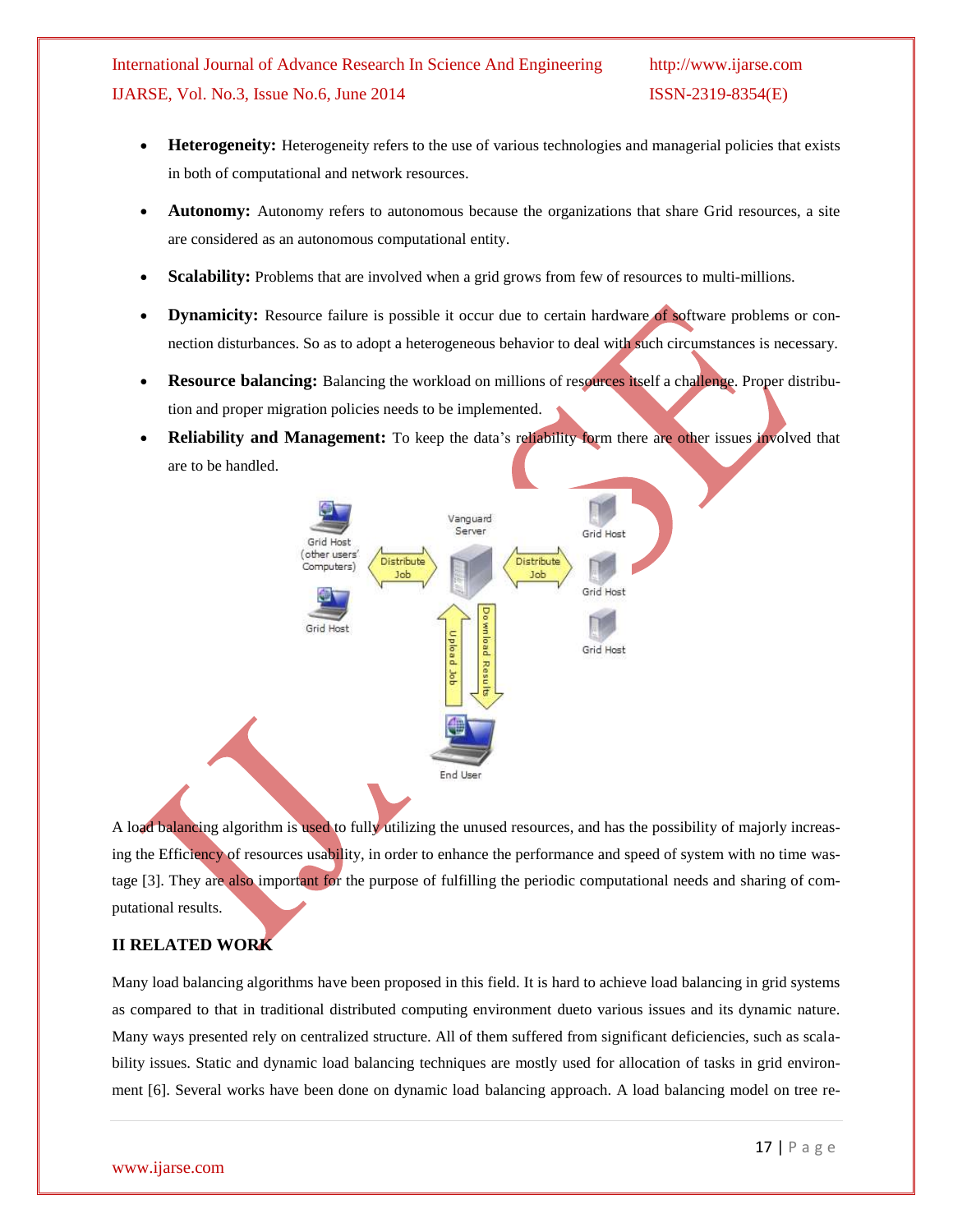presentation of a grid is proposed. In [5] Yagoubi, et al presented a hierarchical load balancing strategy that uses a task-level load balancing**.** In [6], Menno, et al calculated the effectiveness of dynamic load balancing by means of trace-driven simulations.

They also proposed a solution to users of parallel application and distributed environment that weather to use DLB or JR. Agent-based approaches have tried to provide load balancing in cluster of machines [7]. Junwei Cao, et al concerned on load balancing while developing parallel and distributed computing applications. & when the problems related to cross-domain and large-scale scheduling comes then emergence in computational grid continues the problem. So In this author proposed working with an agent-based grid management infrastructure which is joined with a performance-driven task scheduler which has been developed for local grid load balancing. In [8], Shah et al represented two job migration algorithms, which are MELISA (Modified ELISA) and LBA (Load Balancing on Arrival).

These approaches differ in the way load balancing is carried out and has proved its efficiency in reducing the response time to minimum on large and small-scale heterogeneous Grid environments, authors proposed a decentralized grid model and then introduced a dynamic load balancing algorithm (DLBA) which performs intra-cluster and inter-cluster (grid) load balancing. Yajun Li et al in presented an hybrid strategy [9] for load balancing in grid environment which takes the use of two approaches average based, instantaneous approach by combining them. A new decentralized algorithm [10] proposed algorithm at Meta scheduler and cluster or resource level. Jasma et al proposed a fault optimal load balancing algorithm [11] by understandingthe challenges in grid environment. In order to ensure the reliability in distributed grid environment, fault tolerance needs be high. In a grid like environment where multiple computing nodes are connected to each other, reliability of every resource cannot be guaranteed. Hence, it's necessary in order to eliminate the probability of failure in grid computing. Main aim is to prevent it from condition where some processors are overloaded with a set of tasks while others are underloaded.

### **III LOAD BALANCING APPROACHES**

- **a***.* **Static load balancing***:* In static the number of processors is static, it is assumed that certain priori information exist, but if any change occur in problem size, the fixed number of processors may not be sufficient and in certain environments all the processors cannot be used all the time. So it is necessary to have some strategy which deals with such circumstances and overcome this problem. Round-robin, simulated annealing, randomized are some of techniques for static load balancing. It leads to use of dynamic load balancing [1].
- **b. Dynamic load balancing:** It make changes to the distribution of work among computing nodes at run-time. It makesthe use of current and recent load information when making distribution decisions and they continually monitor the load on all the processors and when the load imbalance reach some predefined level, the redistribution of work is done [2].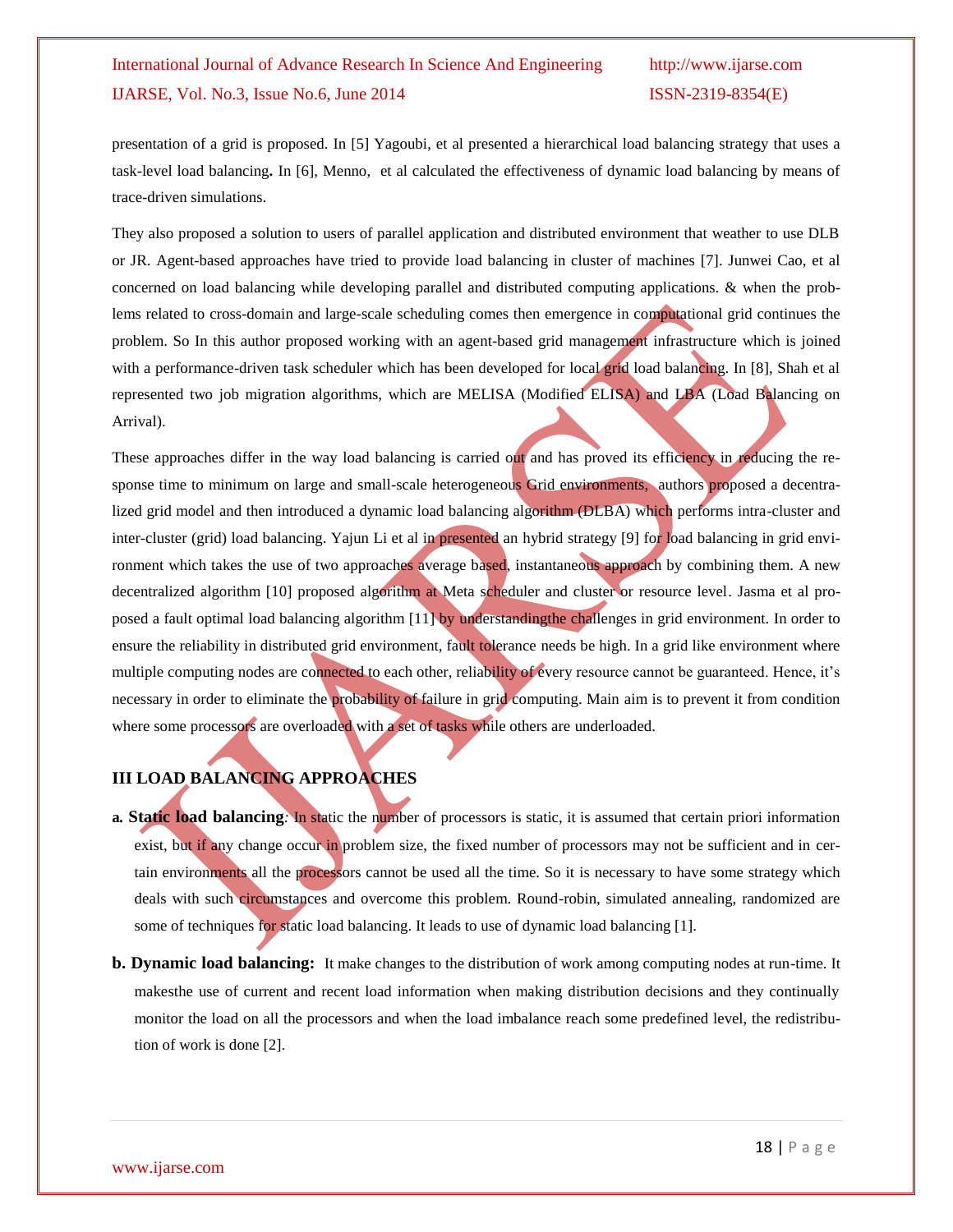The Static approach is more used because of it being simple and minimized runtime overhead. However it has disadvantage that assumes the characteristics of the computing resources and communication network are all known in advance and will be constant. Such assumptions cannot be applied to grid environment.

- **c. Parameters-**There are majorly three important parameters that determine into which load- balancing strategy will be used
	- a) Who takes the decision for load balancing?
	- b) What type of information is required for making the load balancing decision?
	- c) Where the decision about load balancing is made?

#### **IV STRATEGIES FOR LOAD BALANCING**

#### **4.1 Centralized & Decentralized Strategy**

- **a. Centralized Strategy***-*In centralized approach [6], only 1 node in the distributed system acts as the central controller. This main node has global view on the load information of all nodes connected to it, and decides how to allot jobs to each and every node. And rest of the nodes act as slaves.
- **b. Decentralized-**All nodes available in the distributed system are involved in making the load balancing decision. It is commonly agreed that distributed algorithms are more scalable and have better fault tolerance

#### **4.2 Sender-Initiated & Receiver-Initiated Strategies**

- **a. Sender-initiated:** In sender initiated strategy, Congested nodes attempt to transfer work towards under-loaded nodes. Sender-initiated policy works well than the receiver-initiated strategy at low or moderate system loads. The major reasons for the same is that, the probability of finding a lightly-loaded node is higher than that of finding a heavily-loaded node.
- **b. Receiver-initiated**-In this type, Less-loaded nodes look for heavily-loaded nodes from which work may be received similarly, at high system loads; the receiver initiated policy works better.

#### **4.3 Global & Local Strategies**

- **a. Global Strategy***:-*The load balancer uses the performance enhancer of all available nodes. Global or local both replies the question on which information will be used to make a load balancing decision in globaldecisions. For global schemes, balance load speed is faster when compared to that of a local scheme since all workstations are considered at the same position of time.
- **b. Local Strategy***-*.In local scheme workstations are divided into various groups. The benefit of a local scheme is that performance profile information is only exchanged within the group..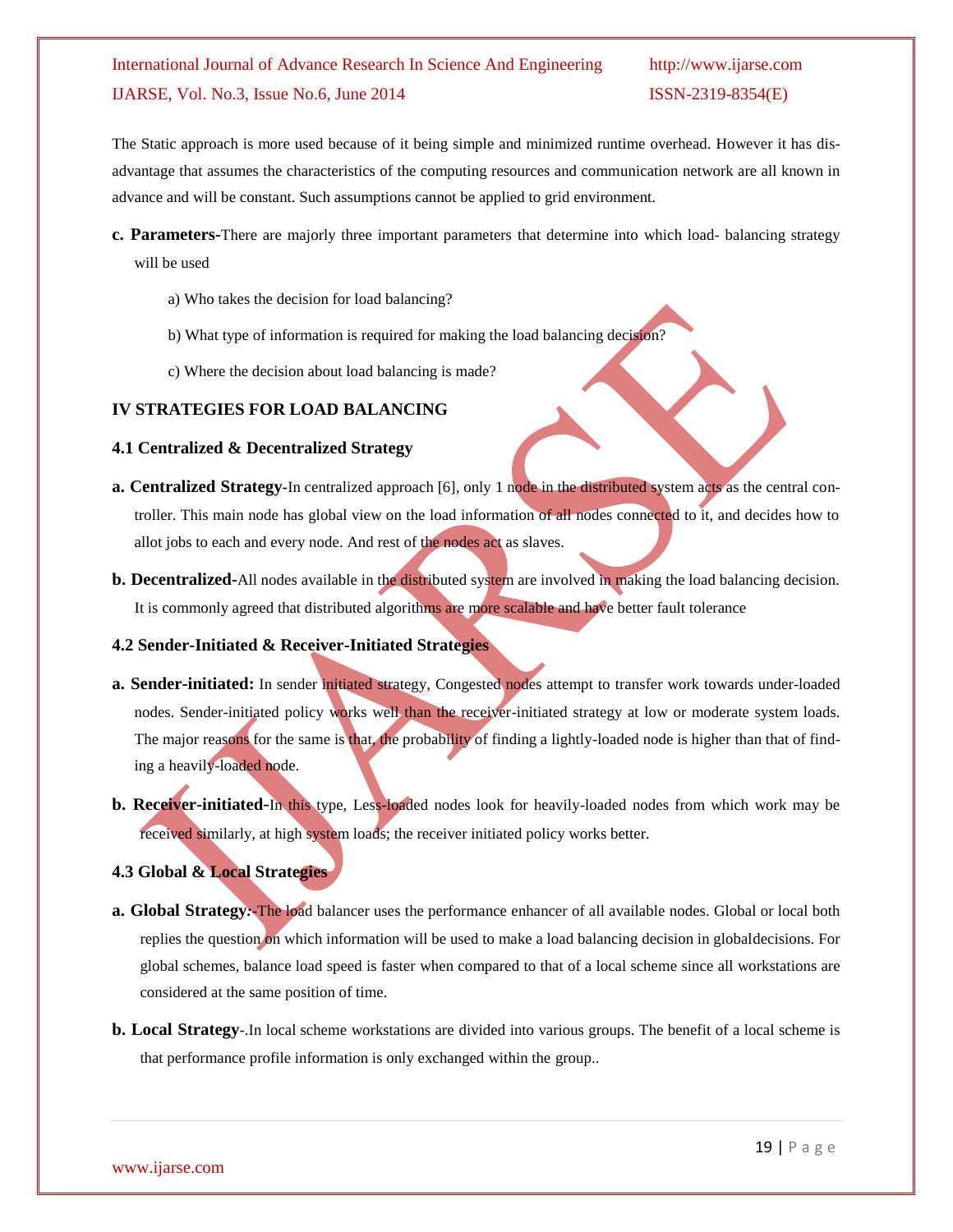#### **4.4 Co-operative & Non-co- operative**

**a. Co-operative strategy-**It is one in which load of one is shared by other node, In other words nodes co-operate with each other. & on the other side, if they don't reflects **non co-operative** strategy behavior. It takes their decision own to balance load. These are the main strategies used in load balancing mechanism.

#### **V POLICIES OF LOAD BALANCING**

A good load balancing algorithm is defined by certain basic policies which are Transfer policy, Selection policy, Location policy and Information policy, resources type policy, triggering policy [1].

- **a. Information policy:** specifies what amount of workload information has to be collectedand updated, When it has to be collected and from where.
- **b. Triggering policy:** determines the appropriate period of time to start a load balancing operation.
- **c. Resource type policy:** classifies a resource as server or receiver of tasks according to its availability status. Whether resource is available to retrieve the task from most overloaded resource.
- **d. Location policy:** uses the results of the resource policy to find a suitable partner for a server or receiver
- **e. Selection policy:** defines the tasks that should be migrated from busiest resources (source) to most available resources (receiver). A selection policy considers several factors in selecting a task, for e.g. transfer of small task will take less overhead.

On the basis of Location policy, the dynamic load balancing algorithms can be further classified into sender initiated algorithms, receiver initiated algorithms and symmetrically-initiated algorithms

#### **VI LOAD BALANCING STEPS**

There are some main steps that almost all load balancing algorithms have in common [4].

- **a. Monitoring -Monitoring resource load state.**
- **b. Synchronization-Synchronizing load and state information between resources.**
- **c. Rebalancing Criteria-**Calculating the new work distribution and making work moment decision.
- **d. Job Migration-**Its actual movement of data.

It provides when a system decides to export a process. It decides whether to create it on local site or create it on a remote processing site.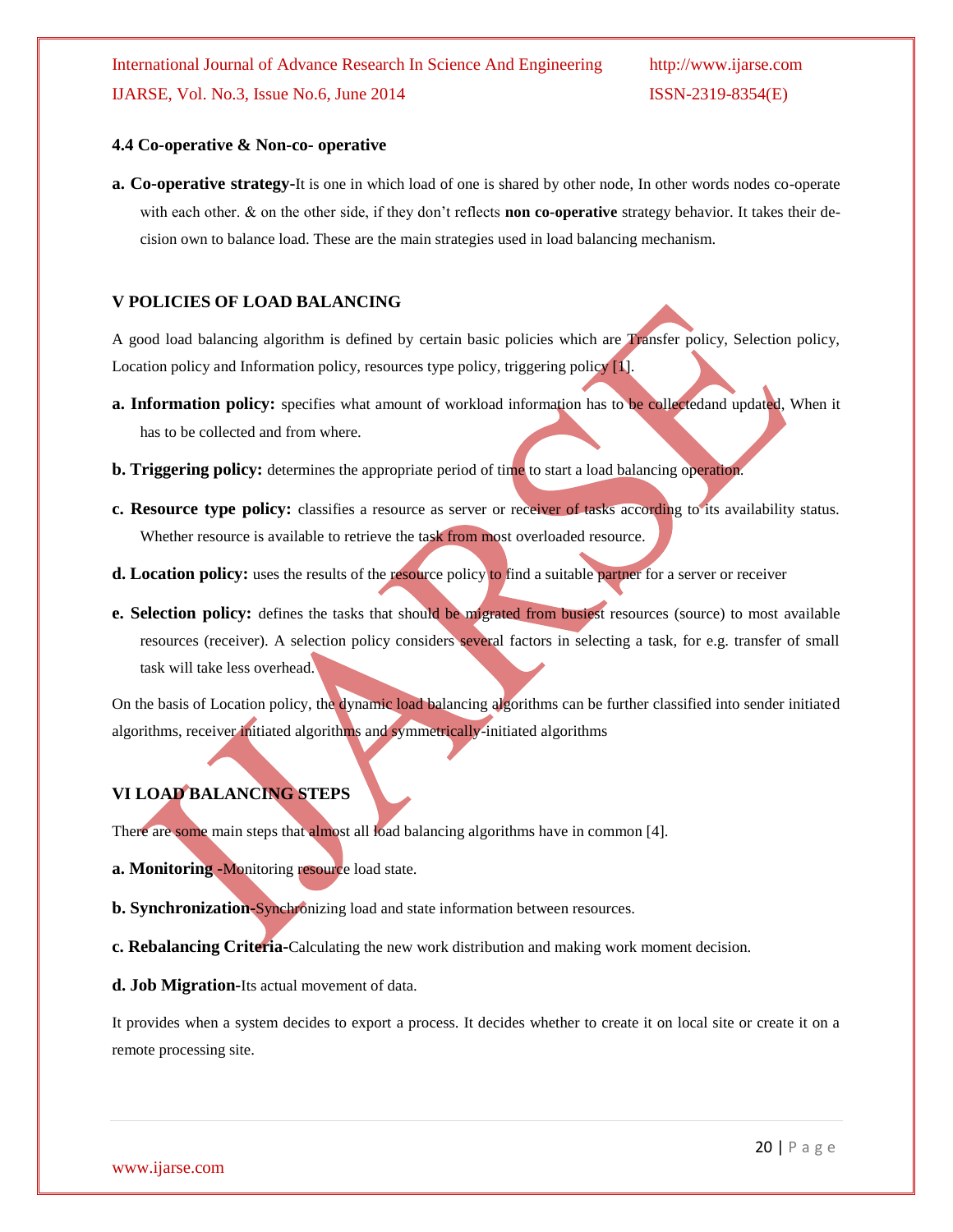#### **VII VARIOUS ISSUES**

Dynamic load balancing may consider various issues mentioned here, however it needs to collect and maintain information about all the available nodes [1].

- **a. Process transfer issue:**It takes care to determining whether to execute a process locally or remotely or globally.
- **b. State information exchange issue:**It determines how to get exchange the collected load information among various availablenodes.
- **c. Load estimation issue:**This policy specify the issue regarding to estimate the workload of a particular node of the system.
- **d. Migration issue:**Main job of this policy is to migrate the load from one state to another. It determines total number of times a process is migrating.

# **VIII COMPARISON OF DIIFERENT LOAD BALANCING ALGORITHM IN GRID BASED ON VARIOUS METRIC/ ISSUES**

A comparison has been shown in the following table for different load balancing algorithms based on various metric such as communication overhead means to message traffic while communicating , load balancing time, scalability, heterogeneity etc;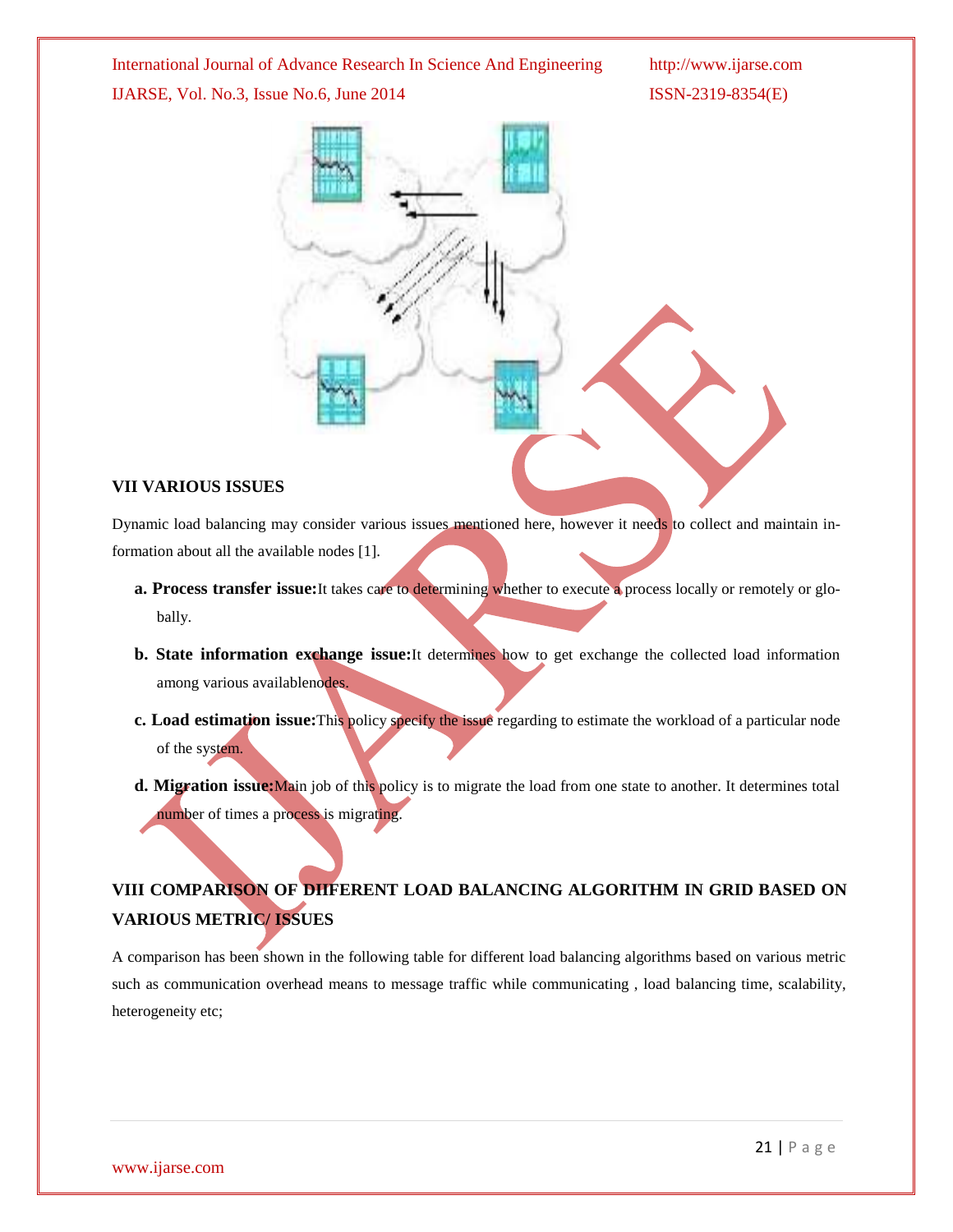| Algorithm/Metric                     | Agent based     | <b>Fault Tolerant</b> | Dynamic load    | Decentralized load  |
|--------------------------------------|-----------------|-----------------------|-----------------|---------------------|
|                                      | approaches for  | optional neighbor     | balancing algo- | balancing algorithm |
|                                      | load balancing  | load balancing        | rithm in grids  | in grids            |
| <b>Communication Over-</b><br>head   | More            | More                  | Less            | More                |
| Make span                            | Less            | Average               | More            | Less                |
| Load balancing time                  | Less            | Less                  | More            | Less                |
| Scalability                          | <b>Scalable</b> | Scalable              | Scalable        | Scalable            |
| Avg. Resources Utiliza-<br>tion rate | Average         | Improved              | More            | More                |
| <b>Fault Tolerance</b>               | Integrated      | Very high             | Integrated      | Integrated          |
| Reliability                          | Integrated      | High                  | Integrated      | Integrated          |

#### **IX CONCLUSION**

This paper presents a comparative survey of load balancing algorithms in grid environment. The accepted techniques of load balancing in grid environment with their importance, combinations and variations have been discussed. Grid application performance remains a challenge in dynamic grid environment. Resources submitted to Grid and can be withdrawn from Grid at any moment. Main objective of load balancing algorithm is to achieve high performance in grid environment by optimal usage of geographically distributed and heterogeneous resources. So such an algorithm which efficiently manage and balance the workload also according to working capacity of processor and minimized the execution time and increase the global throughput of system, is required in such an unpredictable environment of grid. However, accepting the importance of all the aforesaid areas, to put forward a future direction of work, this research would next focus on finding optimal approach for better performance of applications running in grid.

#### **REFERENCES**

- [1]. LalithaHima,Venkatesan,Karunya university, coimbatore, India "Perspective Study on Resource level Load balancing in Grid Computing Environments" 2011 IEEE.
- [2]. Miguel L. Bote-Lorenzo, Yannis A. Dimitriadis,"Grid Characteristics and its usage Springer-Verlag LNCS 2970,Spain, 2009.
- [3]. M. Baker, R. Buyya, and D. Laforenza, "Grids and Grid Technologies for Wide Distributed Computing", International Journal of Software: Practice and Experience (SPE), Vol. 32, no. 2010.
- [4]. NeerajRathore,Chana "A Cognitive Analysis of Load Balancing and Job Migration Techniques"World Congress on Information and Communication Technologies, January IEEE 2011.